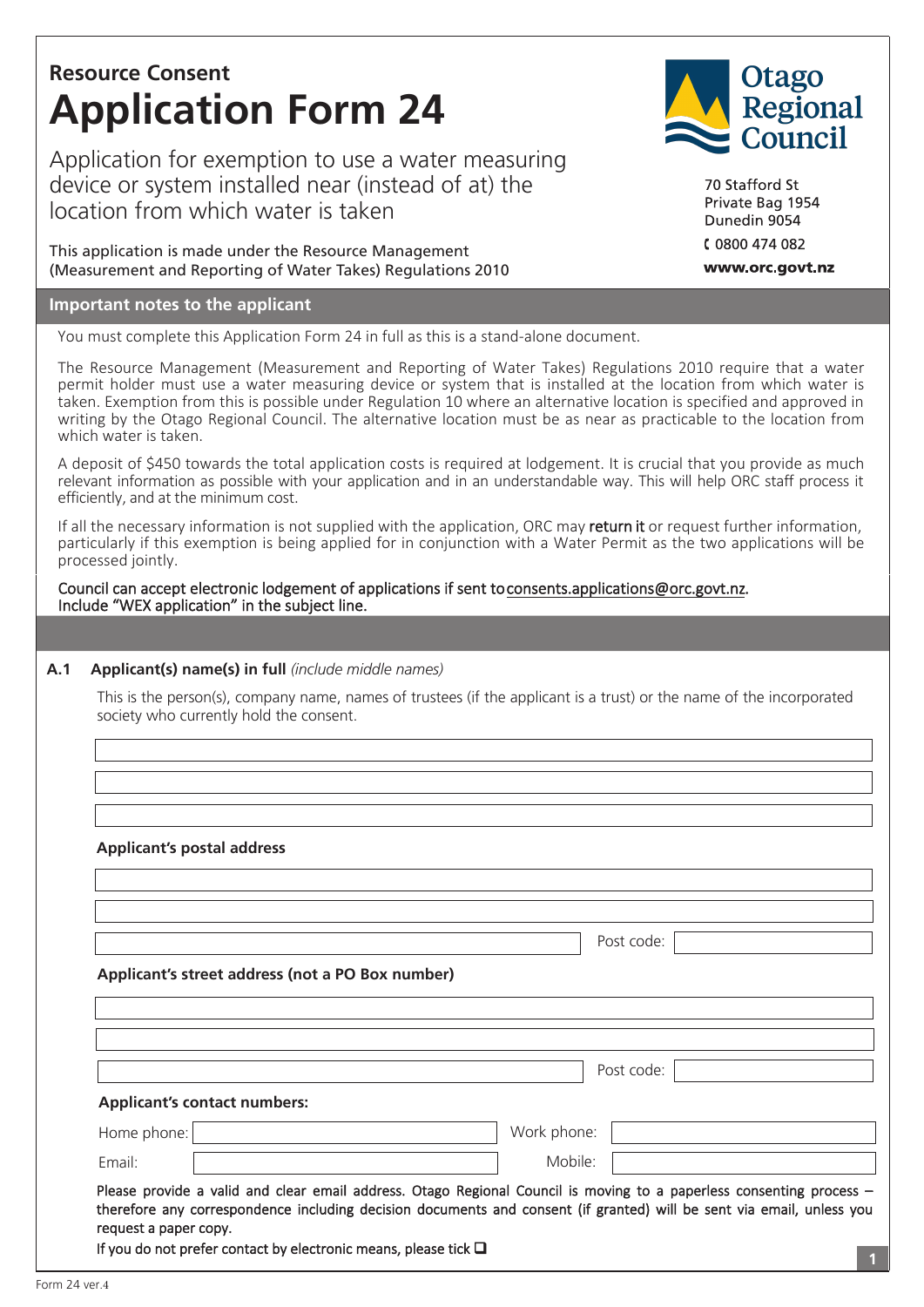|            | Part A: Applicant's details (continued)                                                                                                                                                                                                       |  |  |  |
|------------|-----------------------------------------------------------------------------------------------------------------------------------------------------------------------------------------------------------------------------------------------|--|--|--|
| A.2        | Name of contact person (If different from A.1)                                                                                                                                                                                                |  |  |  |
|            |                                                                                                                                                                                                                                               |  |  |  |
|            | <b>Applicant's postal address</b>                                                                                                                                                                                                             |  |  |  |
|            |                                                                                                                                                                                                                                               |  |  |  |
|            |                                                                                                                                                                                                                                               |  |  |  |
|            | Post code:                                                                                                                                                                                                                                    |  |  |  |
|            | <b>Contact persons contact numbers:</b>                                                                                                                                                                                                       |  |  |  |
|            | Work phone:<br>Home phone:                                                                                                                                                                                                                    |  |  |  |
|            | Email:<br>Mobile:                                                                                                                                                                                                                             |  |  |  |
|            |                                                                                                                                                                                                                                               |  |  |  |
|            | Please provide a valid and clear email address. Otago Regional Council is moving to a paperless consenting process -<br>therefore any correspondence including decision documents and consent (if granted) will be sent via email, unless you |  |  |  |
|            | request a paper copy.<br>If you do not prefer contact by electronic means, please tick $\square$                                                                                                                                              |  |  |  |
|            |                                                                                                                                                                                                                                               |  |  |  |
|            | Part B: Existing water permit information                                                                                                                                                                                                     |  |  |  |
|            | This part only applies to exemption applications for existing Deemed Permit/Water Permits. If you do not have an existing                                                                                                                     |  |  |  |
|            | Deemed Permit/Water Permit, go to Part C.<br>If you have more than one permit you will need to add additional information on separate paper.                                                                                                  |  |  |  |
| B.1        | What is the Deemed Permit/Water Permit Number(s) that this application for exemption relates to?                                                                                                                                              |  |  |  |
|            |                                                                                                                                                                                                                                               |  |  |  |
|            |                                                                                                                                                                                                                                               |  |  |  |
|            |                                                                                                                                                                                                                                               |  |  |  |
| B.2        | What is the expiry date of the Deemed Permit/Water Permit that this application relates to?                                                                                                                                                   |  |  |  |
|            |                                                                                                                                                                                                                                               |  |  |  |
| <b>B.3</b> | Provide the map reference(s) or location description for the current consented location of the point(s) of                                                                                                                                    |  |  |  |
|            | take that this application for exemption relates to (as specified on the consent)                                                                                                                                                             |  |  |  |
|            |                                                                                                                                                                                                                                               |  |  |  |
|            |                                                                                                                                                                                                                                               |  |  |  |
|            | Part C: Water measuring device and point of take information                                                                                                                                                                                  |  |  |  |
| C.1        | Is the water measuring device:                                                                                                                                                                                                                |  |  |  |
|            | Proposed to be installed                                                                                                                                                                                                                      |  |  |  |
|            | Already installed                                                                                                                                                                                                                             |  |  |  |
| C.2        | What type of water measuring device is proposed to be used? (i.e. mechanical, v-notch)                                                                                                                                                        |  |  |  |
|            |                                                                                                                                                                                                                                               |  |  |  |
|            | What type of data transfer do you intend to have? $\Box$ Datalogger<br>$\Box$ Telemetry                                                                                                                                                       |  |  |  |
| C.3        | What is the name of the water course you are to measure?                                                                                                                                                                                      |  |  |  |
|            |                                                                                                                                                                                                                                               |  |  |  |
|            |                                                                                                                                                                                                                                               |  |  |  |
| C.4        | What is your maximum consented rate of take?                                                                                                                                                                                                  |  |  |  |
|            | Litres per second                                                                                                                                                                                                                             |  |  |  |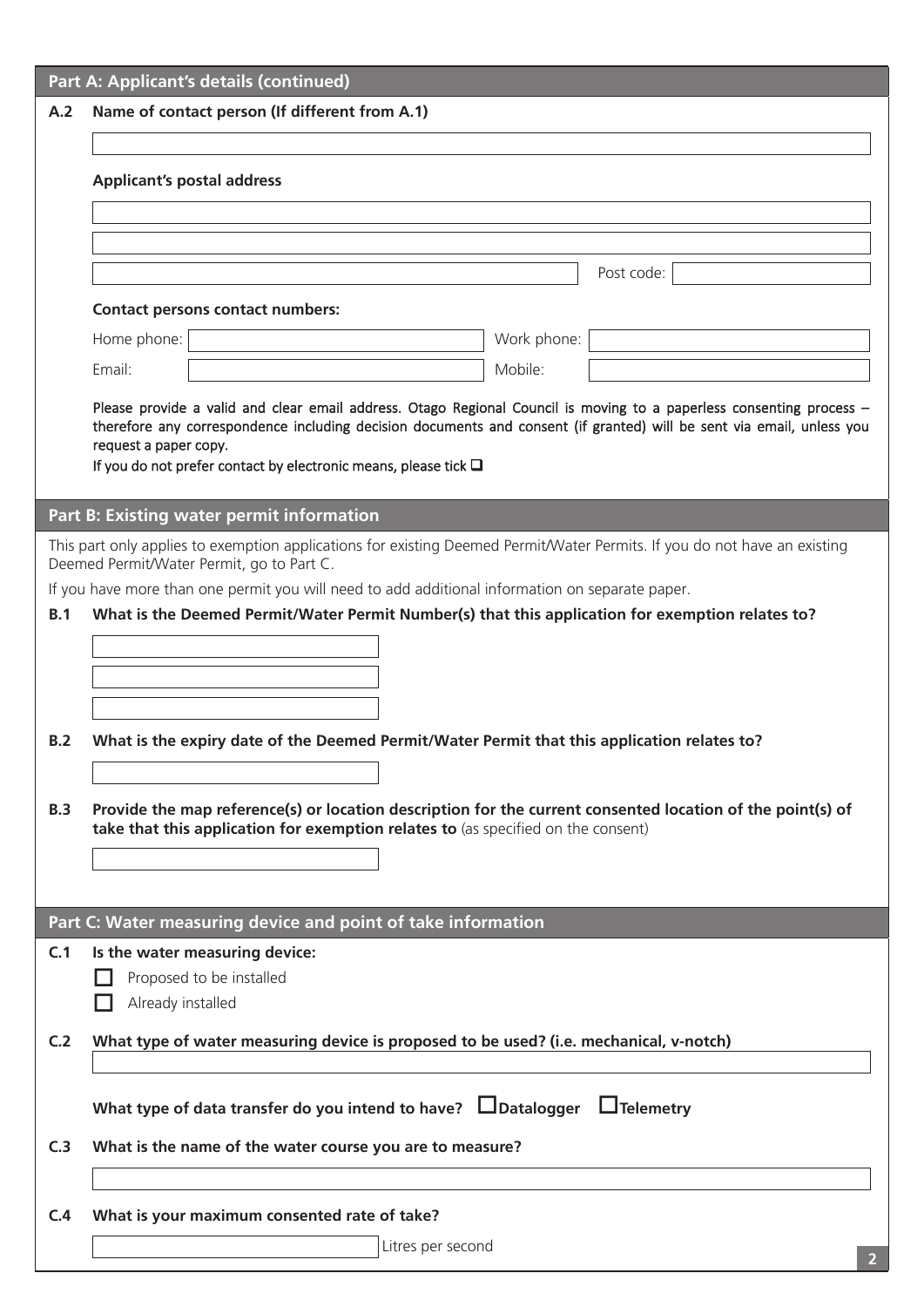|     |                                         | Part C: Water measuring device and point of take information (continued)                                                                                                                               |
|-----|-----------------------------------------|--------------------------------------------------------------------------------------------------------------------------------------------------------------------------------------------------------|
| C.5 |                                         | Provide the GPS location (map co-ordinates) in NZTM (New Zealand Transverse Mercator projection) 2000<br>for the proposed, or installed, location of the water measuring device                        |
|     | E                                       | $\mathsf{N}$                                                                                                                                                                                           |
| C.6 | to be measured by the device or system? | How many points of take contribute to the total volume and rate of water taken,                                                                                                                        |
|     |                                         |                                                                                                                                                                                                        |
| C.7 |                                         | What are the GPS locations (map co-ordinates) in NZTM 2000 for each of the points of take?                                                                                                             |
|     | Point 1 E                               | $\overline{N}$                                                                                                                                                                                         |
|     | Point 2 E                               | N                                                                                                                                                                                                      |
|     | Point 3 E                               | N                                                                                                                                                                                                      |
|     | Point 4 E                               | $\mathsf{N}$                                                                                                                                                                                           |
|     | Point 5 E                               | $\mathsf{N}$                                                                                                                                                                                           |
|     | Point 6 E                               | $\mathsf{N}$                                                                                                                                                                                           |
|     |                                         | If you have more than 6 points of take, please provide their information on a separate sheet of paper.                                                                                                 |
| C.8 |                                         | What is the distance between each point of take and the proposed site of the water measuring device?                                                                                                   |
|     | Point of Take 1                         | Metres                                                                                                                                                                                                 |
|     | Point of Take 2                         | Metres                                                                                                                                                                                                 |
|     | Point of Take 3                         | <b>Metres</b>                                                                                                                                                                                          |
|     | Point of Take 4                         | <b>Metres</b>                                                                                                                                                                                          |
|     | Point of Take 5                         | Metres                                                                                                                                                                                                 |
|     | Point of Take 6                         | <b>Metres</b>                                                                                                                                                                                          |
|     |                                         | If you have more than 6 points of take, please provide their information on a separate sheet of paper.                                                                                                 |
| C.9 |                                         | Please describe the location of the water measuring device from each point of take<br>For example: Approximately 50 metres downhill to the southwest before the diversion of water for the dairy shed. |
|     |                                         |                                                                                                                                                                                                        |
|     |                                         |                                                                                                                                                                                                        |
|     |                                         |                                                                                                                                                                                                        |
|     |                                         |                                                                                                                                                                                                        |
|     |                                         |                                                                                                                                                                                                        |
|     |                                         |                                                                                                                                                                                                        |
|     |                                         |                                                                                                                                                                                                        |
|     |                                         |                                                                                                                                                                                                        |
|     | measuring device?                       | C.10 Are there any diversions of water, or other water takes between the point of take and the water                                                                                                   |
|     | <b>No</b>                               |                                                                                                                                                                                                        |
|     | Yes, describe the diversions            |                                                                                                                                                                                                        |
|     |                                         |                                                                                                                                                                                                        |
|     |                                         |                                                                                                                                                                                                        |
|     |                                         |                                                                                                                                                                                                        |
|     |                                         |                                                                                                                                                                                                        |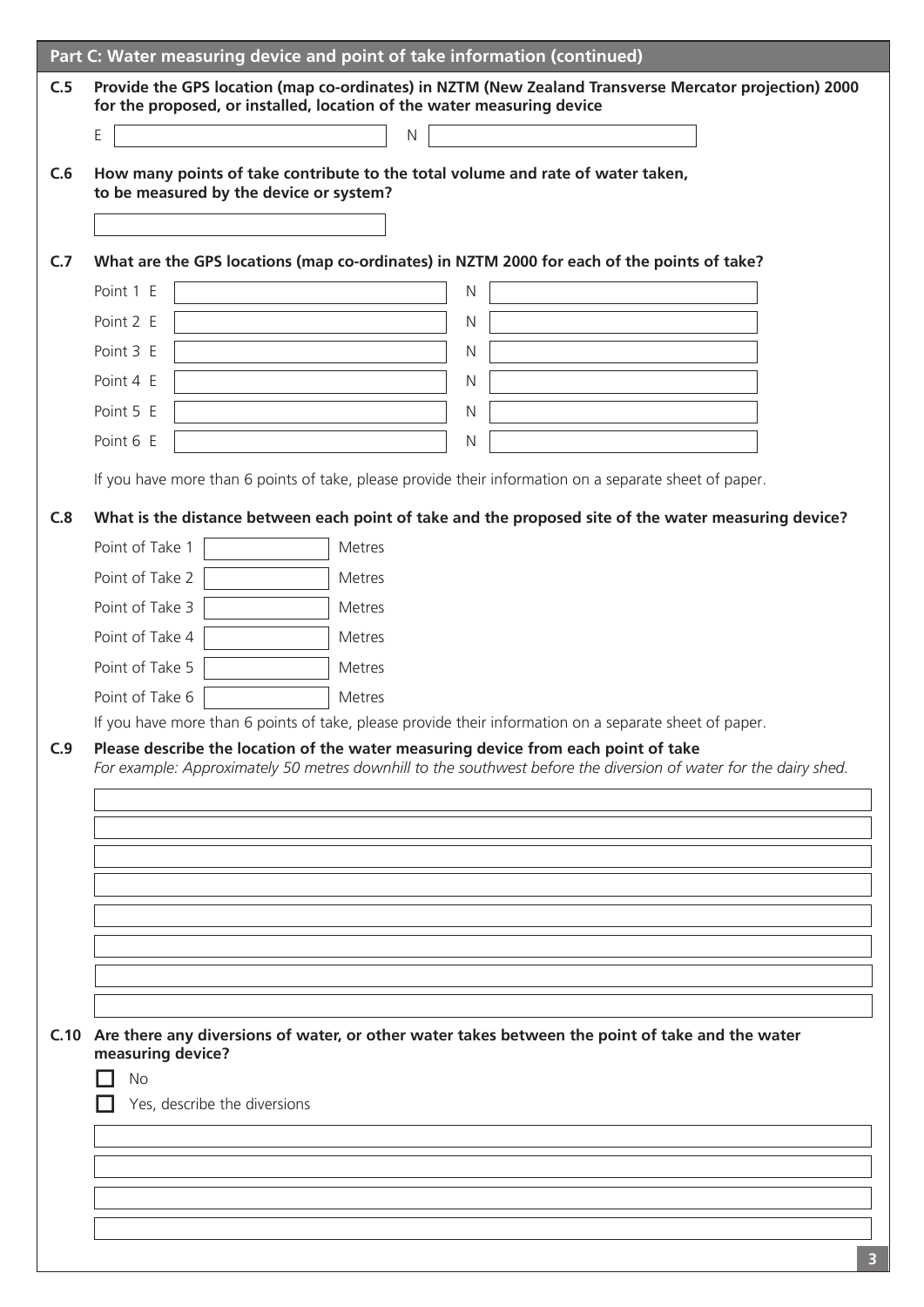|     | C.11 Are there any other sources of water that add to this consented take between the point<br>of take and the water measuring device?<br><b>No</b>                                                                                                            |  |  |
|-----|----------------------------------------------------------------------------------------------------------------------------------------------------------------------------------------------------------------------------------------------------------------|--|--|
|     | Yes, describe the other sources                                                                                                                                                                                                                                |  |  |
|     |                                                                                                                                                                                                                                                                |  |  |
|     |                                                                                                                                                                                                                                                                |  |  |
|     | C.12 Please describe condition of the water race or water conveyance system (i.e.: pipes, etc) and what<br>maintenance regime, if any, is in place                                                                                                             |  |  |
|     |                                                                                                                                                                                                                                                                |  |  |
|     |                                                                                                                                                                                                                                                                |  |  |
|     | C.13 Why do you need to install or use your water measuring device at a location that is not at the point(s)<br>of take? Note: Your answer here will be used in determining whether or not approval will be granted, so adequate<br>justification is required. |  |  |
|     |                                                                                                                                                                                                                                                                |  |  |
|     |                                                                                                                                                                                                                                                                |  |  |
|     |                                                                                                                                                                                                                                                                |  |  |
|     |                                                                                                                                                                                                                                                                |  |  |
|     |                                                                                                                                                                                                                                                                |  |  |
|     |                                                                                                                                                                                                                                                                |  |  |
|     |                                                                                                                                                                                                                                                                |  |  |
|     | C.14 Has anyone specifically advised you that installation at the point of take is not feasible for the above<br>stated reason?                                                                                                                                |  |  |
|     | No                                                                                                                                                                                                                                                             |  |  |
|     | Yes, please detail<br>Who:                                                                                                                                                                                                                                     |  |  |
|     | Company:                                                                                                                                                                                                                                                       |  |  |
|     |                                                                                                                                                                                                                                                                |  |  |
|     | <b>Part D: Location information</b>                                                                                                                                                                                                                            |  |  |
| D.1 | Please indicate on a map or aerial photograph, all of the following details:                                                                                                                                                                                   |  |  |
|     | Each point of take, or proposed point of take;<br>ш<br>The location, or proposed location, of the water measuring device;<br>ш                                                                                                                                 |  |  |
|     | The location of pipes and infrastructure between the two locations; and<br>ш                                                                                                                                                                                   |  |  |
|     | Roads and other landmarks.                                                                                                                                                                                                                                     |  |  |
| D.2 | Provide clear, identifiable photos for all of the following:                                                                                                                                                                                                   |  |  |
|     | Each point of take;<br>ш<br>The location, or proposed location, of the water measuring device; and<br>ш                                                                                                                                                        |  |  |
|     | The location of pipes and infrastructure between the two locations.<br>ш                                                                                                                                                                                       |  |  |
|     |                                                                                                                                                                                                                                                                |  |  |